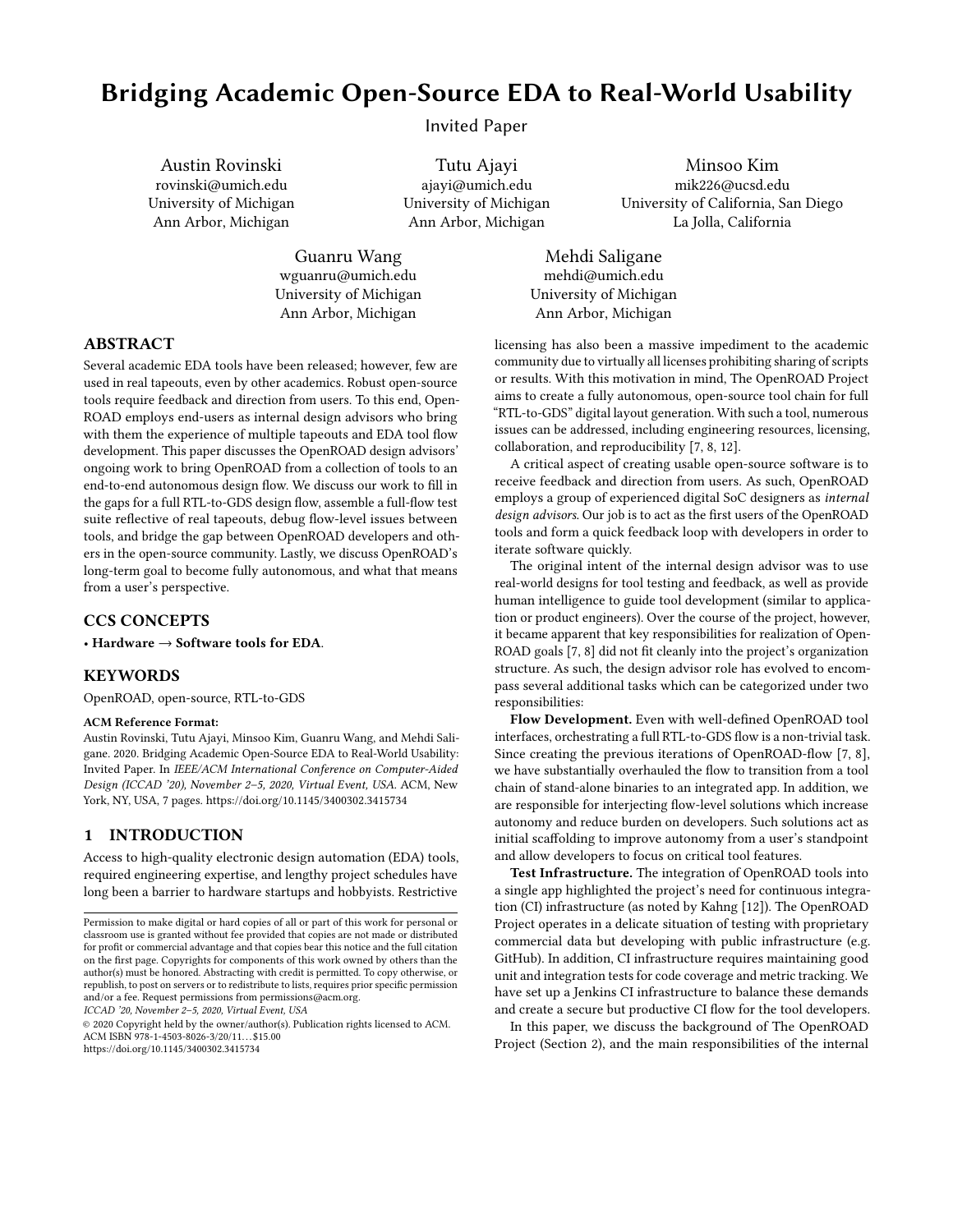design advisors (Sections 3 & 4) in order to bring OpenROAD from a collection of tools to a full RTL-to-GDS flow. Next, we discuss OpenROAD's long-term goals of autonomy and quality, and the roadmap we want from a user's perspective (Sections 5 & 6). We conclude with our key lessons learned and goals for OpenROAD (Section 7).

## 2 BACKGROUND

The OpenROAD Project was launched in June 2018 within the DARPA IDEA program to create an open-source, fully autonomous RTL-to-GDS flow. The RTL-to-GDS process implements a registertransfer-level (RTL) description of a circuit into the Graphic Design System (GDS) format, representing a mask layout which fabrication facilities use to manufacture chips. This implementation process is broken down into several sequential steps, generally referred to as a design implementation flow. Flows differ among designers for a variety of reasons, but the most basic flows include synthesis, floorplanning, placement, clock tree synthesis (CTS), optimization, and routing. Verification is also important to verify that the design is manufacturable and free from critical bugs.

"OpenROAD" or "the OpenROAD app" is a collection of physical design tools which can take a Verilog netlist and perform placement and routing (PnR) to output a physical design in the Design Exchange Format (DEF). The OpenROAD app only covers the PnR portion of the flow (floorplanning to routing<sup>1</sup>). The other important steps – synthesis, DEF to GDS conversion, and verification – are performed using third-party open-source tools (Yosys [16] and KLayout [13]). To fulfill OpenROAD's RTL-to-GDS commitment, "OpenROAD-flow" acts as a wrapper around these tools and forms a full design implementation flow. These tools are all available from github.com/The-OpenROAD-Project.

This past year, The OpenROAD Project has spent significant effort on support for a commercial 14nm platform. With this milestone coming to a close, OpenROAD is entering the second phase of the project and ready to focus on additional directions.

## 3 FLOW DEVELOPMENT

### 3.1 Original Intent

The initial task of the internal design advisors was to test the Open-ROAD tools with previously taped-out designs and provide rapid feedback throughout the development process. It quickly became apparent that a flow would be required to achieve this task; however, flow development was not clearly defined at the launch of The OpenROAD Project.

OpenROAD started as a collection of separate tool binaries accomplishing various steps of a design flow. The tools varied in maturity and some tools/steps were not initially available. In addition, the interfaces and expectations between tools were not concretely defined. To address this, we needed a flow able to pass designs through all available steps provided by the development team. This included the ability to skip or work around flow steps as necessary. Therefore, the earliest iterations of our flow leveraged commercial tools to generate "clean" artifacts (DEFs, floorplans, guides, etc.) needed to exercise each tool/step. The initial iteration of the flow chained steps together using GNU Make, and this flow has continued to evolve with the maturing tools.



Figure 1: Evolution of OpenROAD-flow

#### 3.2 Responsibilities

Maintenance of the OpenROAD-flow repository is now the largest and foremost responsibility of the design advisors. While the Open-ROAD app offers a collection of PnR tools, there remains a huge gap between the OpenROAD app and a full RTL-to-GDS flow. OpenROAD-flow provides wrappers around Yosys, the OpenROAD app, and KLayout to fulfill this role. Yosys provides synthesis from Verilog RTL to netlist, OpenROAD provides PnR from netlist to DEF, and KLayout provides DEF to GDS conversion as well as design rule checking (DRC) and layout-versus-schematic (LVS) checking.

Figure 1 shows the evolution of OpenROAD-flow from its initial implementation [7, 8] to the current iteration. The largest improvement to OpenROAD-flow was the shift from a file-based interface to a unified database interface. The alpha release of OpenROAD used separate binaries for each tool and relied on a patchwork of configuration files and command-line arguments to run each tool. Once the tools were integrated into a unified app $^1$ , all interfaces were also unified into a single binary with a Tcl interface. OpenROAD-flow has expanded its support to include 14nm FinFET and the newly open-sourced SkyWater 130nm platform. In addition, open-source DRC and LVS are available through KLayout; however, very few process development kits (PDKs) have KLayout rule decks available. Community-sourced decks are available for NanGate45 and are expected for SkyWater130, but the outlook for other commercial PDKs remains dim.

In addition to adding more flow stages as shown in Figure 1, another key responsibility is simplifying the user's flow interactions. To this end, the important data preparation step aims to minimize the number of user adjustments needed to set up a commercial PDK, such that it is usable by OpenROAD-flow. Optimization, while not explicitly shown, is embedded in the placement and CTS stages.

 $1$ TritonRoute is a separate binary at time of writing, but integration is expected soon.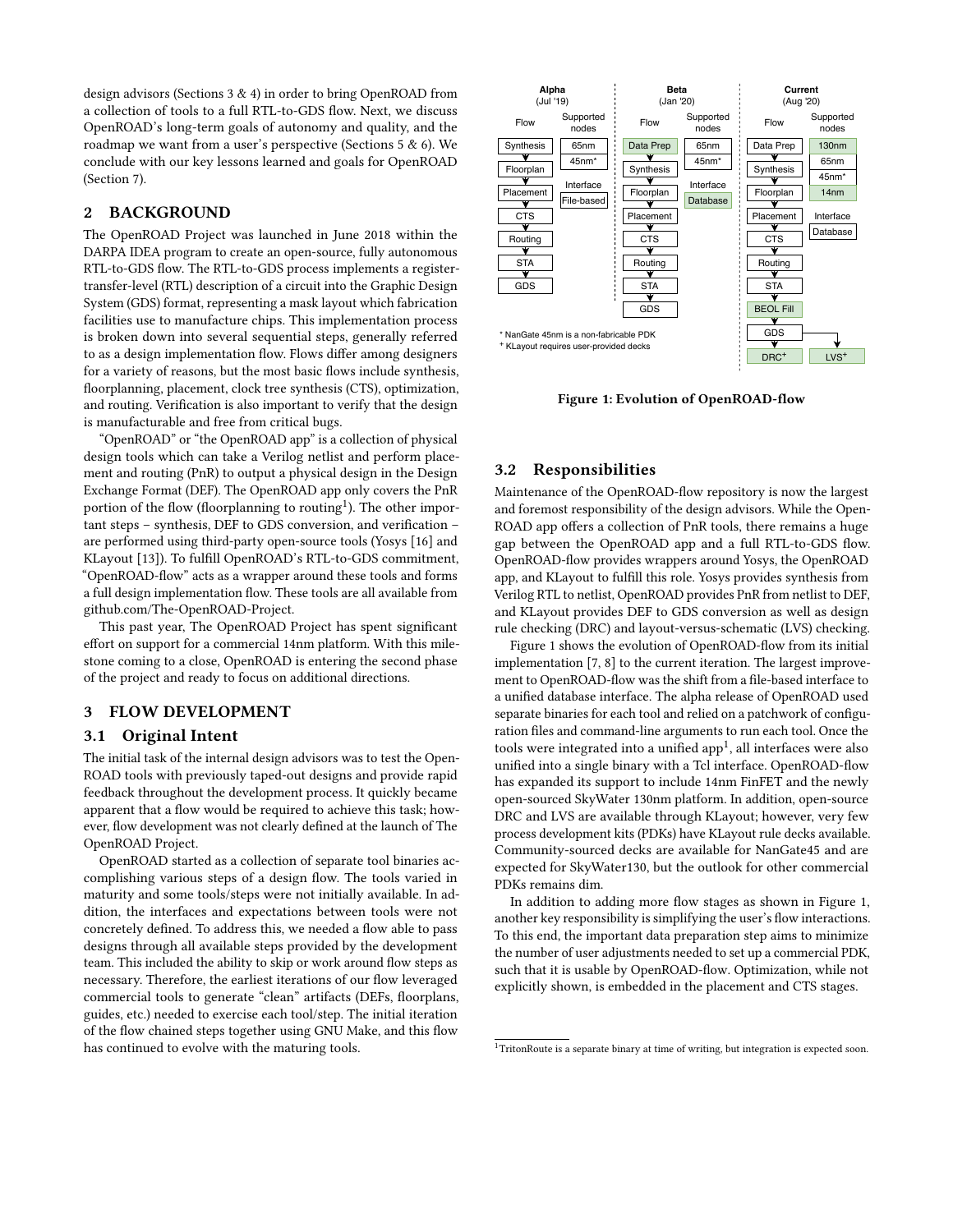

Figure 2: OpenROAD-flow submodule branching methodology

#### 3.3 Challenges

Developing and maintaining OpenROAD-flow has led to several challenges along the way to meeting OpenROAD's development schedule goals. In this section, we discuss some of the most difficult aspects we faced.

3.3.1 Tool Synchronization. One of the main challenges for flow maintenance has been synchronization. OpenROAD-flow acts as a wrapper on top of OpenROAD and other tools. Therefore, whenever the underlying tools change, OpenROAD-flow must change as well. This problem bears resemblance to software libraries and packaging. However, OpenROAD developers frequently update the application programming interface (API) or introduce new features, and they look for feedback within on the order of hours or days. Therefore, synchronization occurs at a scale that is too fine-grain to rely on software packaging.

Our approach to this problem relies on asynchronous, regular updates to OpenROAD-flow. The current methodology is shown in Figure 2. OpenROAD-flow maintains a reference to a specific OpenROAD commit (and other tools) via git submodules, which allows OpenROAD-flow to maintain API synchronization with OpenROAD. When updates are committed to OpenROAD, we can asynchronously update OpenROAD-flow's submodule reference, perform API updates, and then merge the changes into the master branch. This model differs from the one described by Kahng [12] in a few regards. In particular, OpenROAD-flow separates tests into small pipe-cleaning tests and large quality of result (QoR) tests across separate Jenkins pipelines triggered by separate branches. The main reason for this strategy is to reduce build server load: if a large QoR test is triggered from every commit, the build server can quickly become overloaded. We instead use automatically triggered small tests for every commit to the development branch, and then large tests only on merges to the "staging" branch. Merges to the staging branch occur at a regular interval (i.e., nightly), and merges to the master branch are triggered by a successful QoR test.

3.3.2 Tool Workarounds. In cases where the root issue resided between tools, the design advisors would often be able to perform external processing as a workaround for lack of tool support. This

allowed developers to focus on more critical issues. Some previous examples include fixing incorrect or inconsistent DEF outputs between tools, fixing technology-dependent tool issues, and adding partial support for yet-to-be-supported file formats (e.g., interconnect parasitics).

Adding workarounds remain a balancing act, however, as they often add technical debt which burdens future development. Several of these workarounds have enabled the development team to hit our schedule for 14nm node support, but now underlying issues must be thoroughly investigated to reduce technical debt.

3.3.3 Parameter Tuning. Virtually all EDA tools require human input to identify design intent and constraints. While OpenROAD's long-term goal is to automate much of this process, OpenROAD developers today need reasonably selected inputs in order to debug algorithms and identify smaller-scale problems. The design advisors have often provided the human intelligence to select and tune design parameters, such as design area and utilization, cell placement padding, and global routing settings. Parameter tuning is a normal part of designing with EDA tools and is quite straightforward for experienced designers. The more challenging aspect of parameter tuning is trying to identify tool pitfalls to the developers. For example, if decreasing global placement density and reducing global routing per-layer resource allocations do not result in reduced routing violations, then the issue may be that the detailed placer is causing pin access issues for the detailed router. As design advisors, we have to be familiar with the entire flow and process rules in order to narrow down issues appropriately.

In addition, the challenge becomes more difficult when applying this tuning across platforms. The design advisors are expected to maintain good configurations for each design across all supported nodes - from 130nm down to 14nm. The diverse routing rules, cell libraries, metal stacks, etc. across supported nodes dictate separate parameters across platforms, in addition to tuning designs.

3.3.4 Generic Node Enablement. Detailed routing for FinFET technology nodes is a significant challenge for academic research. A routing tool must understand all of the hundreds of complex design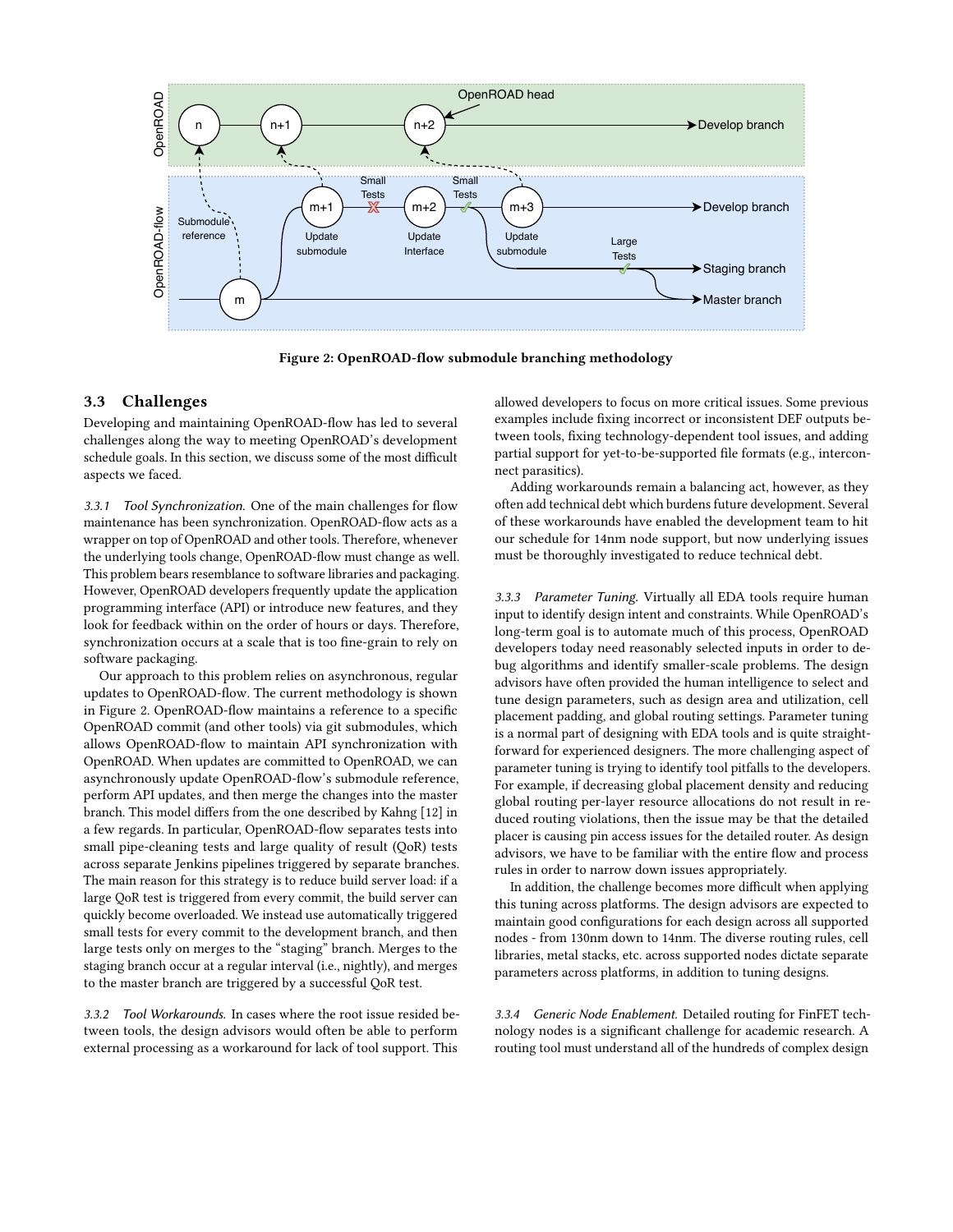rules in order to properly route designs without design rule violations (DRVs). To the best of our knowledge, no academic detailed router other than OpenROAD's TritonRoute [6] supports FinFET (sub-20nm) nodes. Even among commercial tools, few commercial routers successfully route FinFET-node designs without DRVs.

As internal design advisors, helping TritonRoute to achieve zero DRVs with limited time and resources was a significant challenge. Following the "generic node enablement" methodology [12], we made and enforced assumptions in routing rules to minimize the required design rule support:

- Unidirectional and on-track routing. Only on-track routing in the preferred direction is allowed. Bidirectional routing triggers complex design rules, such as spacing to convex or concave corners and color-aware design rules for multiple patterning technology layers.
- Minimum-width routing. Non-default routing (NDR) is not allowed. Wide metals trigger width-aware spacing rules, via enclosure rules and minimum numbers of vias.
- On-track pins for macro cells. Macro cells, such as SRAMs and other IPs, often have non-uniform pin widths and shapes. By creating "wrapped LEF" views with on-track, minimumwidth pins, we can provide a view with simplified pin access without violating the two previous assumptions.
- Routing-friendly P/G distribution. Minimum-width routing is generally not an option for the power delivery network (PDN). In order to avoid forcing the router to consider NDRs, OpenROAD's PDN generator adds routing blockages and uses on-track, minimum-width stacked vias between power stripes. This allows the router to perform clean routing without any additional rule support.

## 4 TEST INFRASTRUCTURE

#### 4.1 Design Suite

4.1.1 Original Intent. A critical aspect of making OpenROAD a usable tool is ensuring it is tested on real-world design data. The original intent of the design advisors was to curate a suite of test cases based on previous tapeouts of real designs. We quickly ran into several issues that prevented us from creating meaningful test cases for the developers.

Candidate designs that we identified for test cases proved too complex, and they overwhelmed the early OpenROAD tool capabilities. Our initial test cases had many advanced features not yet supported by OpenROAD, such as dense floorplans, multiple power domains, multiple clocks, etc. Additionally, some designs relied on circuit-level techniques which were incompatible with Open-ROAD's all-digital design flow, or contained proprietary IP which prevented transmission to the developers.

To address this, we stripped down the test cases to accommodate the tool capabilities, project milestones and specific features we needed to evaluate. As the tools matured, we progressively tightened design constraints and added more test cases from both the design advisors and the open-source community.

4.1.2 Responsibilities. OpenROAD-flow now maintains a suite of designs containing source RTL and multi-platform constraints. The suite is a combination of open-source designs provided by both

the design advisors and the community (summarized in Table 1). This suite provides several properties critical to maintaining an open-source flow:

- Diverse The designs provided range from a few hundred instances to over 400k instances. Small designs allow developers to pipe-clean and debug tools quickly. In addition, users can run small designs quickly to validate their tool and flow setup. Large designs provide more complex developer test cases as well as benchmarks for QoR.
- SoC-level- OpenROAD-flow provides full-chip designs with I/O rings, enabling developers to test tools at the SoC level rather than only at the block level.<sup>2</sup>
- Compact OpenROAD-flow provides a variety of test cases, but not so many that full regression testing becomes infeasible. The included designs are curated to be representative of a spectrum of real-world designs.
- Real Almost all of the included designs have been taped out and are representative of real-world designs.
- Cross-platform All designs are platform-independent and can be ported across processes. Macros must be regenerated for each platform, but the interfaces are designed to require no source changes.

In addition to design sources, we maintain flow configuration parameters for each design, including SDC and OpenROAD parameters. As the tools change, changing design parameters may be warranted. For example, placement density may increase over time as OpenROAD becomes more capable and can realize the benefits from shorter inter-cell distances without incurring DRVs.

4.1.3 Challenges. The main challenge to maintaining the design suite is likely tool compatibility. Many of our designs' sources are in SystemVerilog, which is only partially supported by Yosys. Our solution was to automatically convert the source to Verilog and maintain the generated source in the repository. This solution unfortunately loses the semantics and readability of the original designs, but it satisfied our use case of obtaining a test design. Many new open-source efforts in SystemVerilog parsing and conversion have arisen since the start of the OpenROAD Project, and our existing approach may be revisited as these efforts mature.

#### 4.2 Continuous Integration

4.2.1 Original Intent. Continuous integration was another area which was not clearly enumerated in the original project task structure. Writing tests is often considered a responsibility of the programmers who write the code, and it was believed that regression testing could be handled by individual developers. Such a structure was sensible at the beginning of the project due to all of the tools being self-contained programs. However, several issues limited the scalability of this approach:

• Issue reporting - Even with developers being responsible for unit tests and design advisors for integration tests, problems are reported for the tool which fails and not necessarily the tool which creates the problem. This behavior can create

<sup>2</sup>A lack of open-source I/O cells limits what can be distributed publicly. The SkyWater130 platform plans on releasing I/O cells, and we expect to incorporate them shortly thereafter.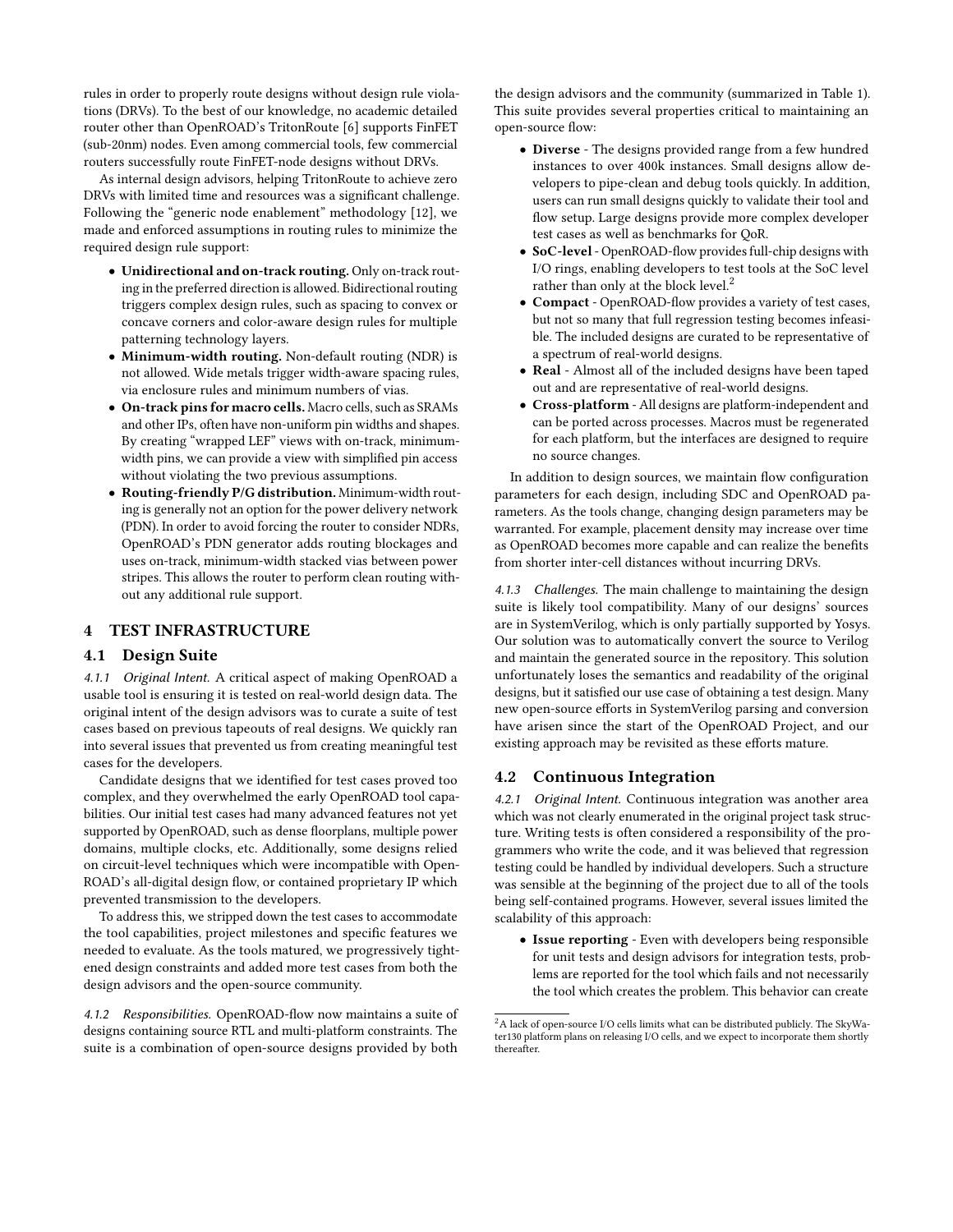| Description                       | Source             | Inst. count | Macro count    | RTL taped out? |
|-----------------------------------|--------------------|-------------|----------------|----------------|
| Greatest common denominator       | Authors            | 250         | $\Omega$       | Yes            |
| 2D mesh router                    | $\lceil 10 \rceil$ | 8,090       | $\Omega$       | Yes            |
| Vanilla-5 CPU core                | [11, 15]           | 12,300      | 4              | Yes            |
| Ibex CPU core                     | [4]                | 14,600      | $\theta$       | Yes            |
| AES encryption                    | $[2]$              | 15,000      | $\mathbf{0}$   | Yes            |
| <b>Black Parrot CPU front-end</b> | $[14]$             | 24,400      | 11             | Yes            |
| Rocket generator CPU              | [9]                | 25,100      | $\overline{2}$ | $No^*$         |
| Black Parrot CPU back-end         | $[14]$             | 39,400      | 10             | Yes            |
| <b>IPEG</b> encoder               | $[1]$              | 52,600      | $\Omega$       | Unsure         |
| SweRV EH1 CPU (core only)         | $[3]$              | 82,300      | $\Omega$       | Yes            |
| SweRV EH1 CPU (with macros)       | $[3]$              | 83,900      | 28             | Yes            |
| <b>Black Parrot CPU core</b>      | $[14]$             | 121,000     | 24             | Yes            |
| Ariane CPU core                   | $[17]$             | 150,000     | 37             | Yes            |
| Coyote CPU core                   | [11, 15]           | 222,000     | 15             | Yes            |
| Black Parrot quad-core CPU        | $[14]$             | 852,000     | 196            | Yes            |
|                                   |                    |             |                |                |

several chips have been taped out using the Rocket generator, but tinyRocket RTL has not

Table 1: OpenROAD-flow design suite. Instance counts are collected post-synthesis from Yosys with a commercial cell library.

a "hot-potato" issue where developers have to pass the issue around to figure out the root cause.

- Delayed feedback Lag time between introducing a change and receiving design advisor feedback inherently limits the rate at which developers can commit stable updates.
- Portability Some code changes may only be stable in the developer's environment, where the code was tested, and unstable elsewhere.

With these problems, it became clear that investment in a continuous integration solution would be required to move forward. With CI for both unit tests and integration tests, developers can immediately pin down which code change broke the full-flow tests.

4.2.2 Responsibilities. The design advisors are partially responsible for maintaining the Jenkins CI infrastructure for the whole project, and wholly responsible for maintaining regression tests for the OpenROAD-flow repository. As mentioned in Section 3.3.1, we update the submodule reference to OpenROAD regularly and perform full-flow regression tests on the tools. Updates which pass all regression tests (which is currently every design in OpenROADflow's design suite) will be pushed to the master branch and be ready for use by the community.

4.2.3 Challenges. OpenROAD's CI has faced two main challenges. Test scale. EDA tools are renowned for consuming significant computation time, and OpenROAD is no different. The largest designs in the OpenROAD-flow design suite can take more than 12 hours to run, meaning that running the full test suite on every push is not feasible. Instead, we adopt the approach mentioned in Section 3.3.1. A subset of test cases are triggered on every commit to the development branch, and the full test suite is only run nightly. The small tests are curated to run in a small amount of time, fail quickly if a change completely breaks the flow, and include designs both with and without macros. Our small test currently completes in under 30 minutes and includes gcd, aes, and tinyRocket. Our large test includes the full design suite and takes approximately 12 hours when fully parallelized.

Private tests. Using real, commercial platforms is critical to testing tool correctness. However, nearly all commercial platforms are regarded as trade secret and require significant security to ensure their privacy. Therefore, neither typical open-source CI practices nor closed-source CI practices fit our testing requirements. In order to ensure security, but still report test statuses back to the open-source repository, we ensure that the private CI server can send statuses, but not receive any web hooks. In addition, the CI server only tests on protected branches so that only trusted code can be executed on the CI server.

#### 5 TOWARDS FULL AUTONOMY

While The OpenROAD Project has made long strides toward more automation, many complex challenges remain. Our main goals are to (1) focus on improving the user experience in the short term, and (2) focus on improving autonomy in the long term.

#### 5.1 Improving User Experience

Achieving full autonomy is no small feat and we expect it to take a significant amount of time. In the short term, we aim to improve the user experience so that providing human input is more intuitive and tool issue resolution is less cumbersome. The following subsections detail key milestones we want to see from The OpenROAD Project as designers.

5.1.1 Improved Documentation. Significant developer effort was invested in achieving a tapeout-ready design in a 14nm FinFET node. After completing this goal, we propose providing several resources that users have come to expect from commercial tools:

- Documentation on all required OpenROAD-flow input files/ parameters, and instructions on how to generate/select them.
- Tutorials for setting up new designs and new platforms.
- Documentation, uniformity, and adjustable filtering for all tool messages (info, warning, error, and critical).
- Generated documentation for OpenROAD code and APIs.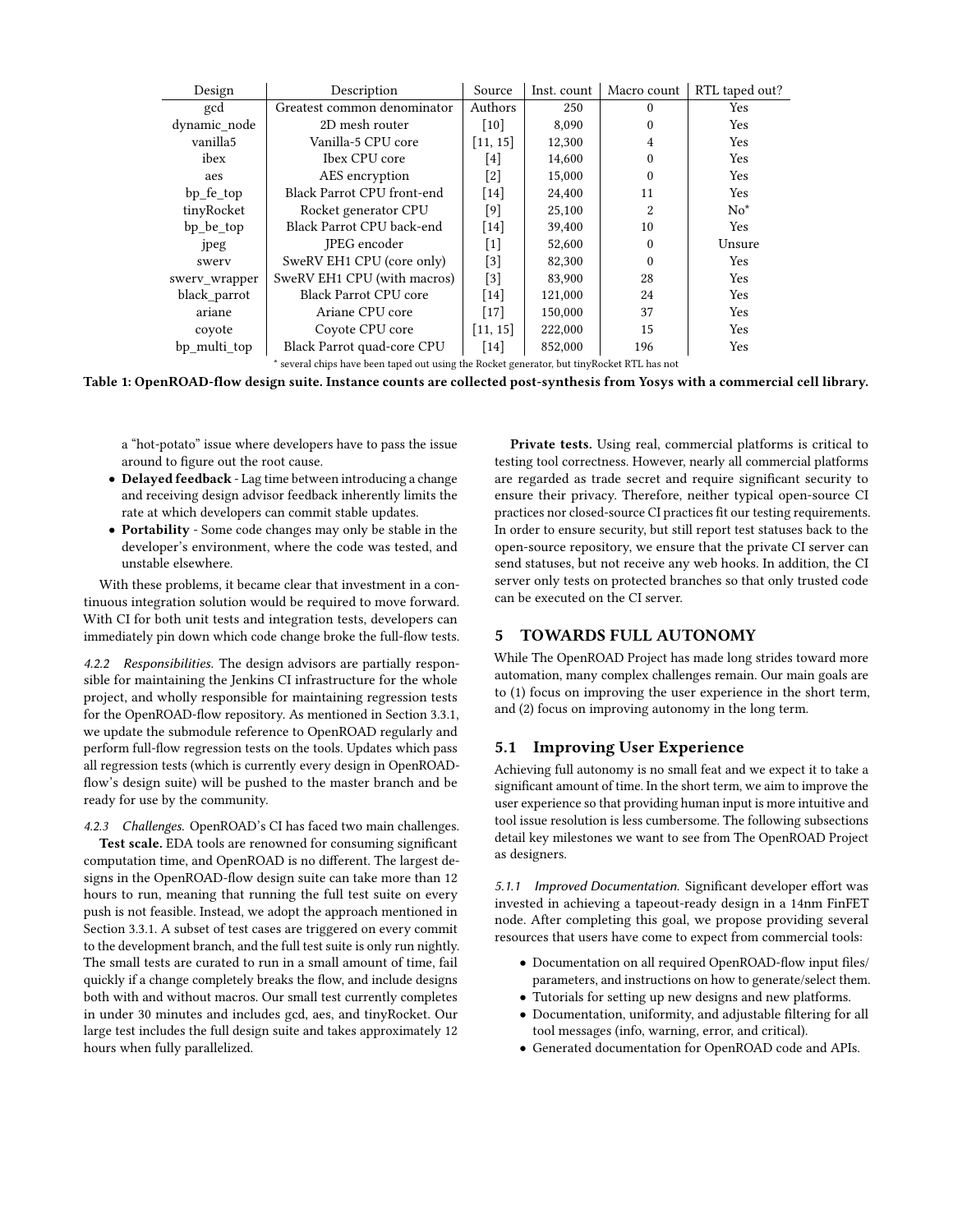Common feedback from community members indicates that OpenROAD-flow's biggest hurdle is determining the source of errors – whether from user parameters, user designs, or tool bugs. We believe the points above, particularly the improvement of tool messages, will enhance users' abilities to resolve issues themselves.

5.1.2 Improved Access. Open software installation needs to be easy, fast, and widely available. Currently, OpenROAD's only officially supported OS is CentOS 7. We advocate adding official support to more operating systems, including CentOS 8 and Ubuntu 18, by testing builds in our CI system. All operating systems which support OpenROAD, KLayout, and Yosys dependencies should be able to build and run OpenROAD-flow, even without official support.

We also advocate making software packages available in the long term. The main difficulty with packaging is that OpenROADflow directly depends on OpenROAD's frequently changing API, as mentioned in Section 3.3.1. Our current solution of git submodules only works well when building from source. Versioning also becomes an issue, as matching a version of OpenROAD-flow with the corresponding version of OpenROAD would be cumbersome and unintuitive. This is currently an open problem, but we believe packaging is important to simplifying access to OpenROAD.

#### 5.2 Reducing Manual Effort

The main goal of full autonomy is reducing the number of required user inputs. OpenROAD-flow is currently in-line with commercial workflows in terms of manually specifying parameters and finetuning a design with human guidance. To reach full autonomy, these human inputs will need to be replaced with machine intelligence.

OpenROAD-flow currently requires about 50 configuration parameters to be set per-process, not including the PDN, I/O, or designspecific configurations. For an inexperienced user, setting these parameters correctly can be difficult. We propose aggressively reducing the number of required manual parameters by replacing them with ones automatically extracted from platform data. This will allow OpenROAD-flow to reduce the level of experience needed to set up new platforms, while still allowing expert users to manually tune parameters if desired.

One such example parameter is the target design utilization (cell density). Setting this parameter can be a somewhat difficult task: a utilization target that is too high will blow up tool runtime and potentially provide an unroutable design; on the other hand, a utilization that is too low can turn competitive power-performancearea (PPA) results into non-competitive. The maximum utilization often correlates most strongly to the process, but can also be influenced by the design. To automate, OpenROAD will need heuristics to select a utilization which balances runtime with PPA based on process and design characteristics.

#### 6 TOWARDS IMPROVED RESULTS

In contrast to many commercial tools, The OpenROAD Project sees autonomy as a primary constraint and QoR as secondary. This means that OpenROAD will focus on providing a clean and manufacturable design, without human intervention, over improvements to PPA. However, improving QoR is not always orthogonal to autonomy, as improved algorithms can lead to reductions in design rule violations. Improving QoR is also important for increasing

OpenROAD's user base, as discrepancies in QoR can lead users towards closed-source proprietary tools.

#### 6.1 Inter-tool Feedback

OpenROAD's shift from standalone binaries to an integrated app was a major advancement due to the common database substrate. This common substrate allows tools to interact with each other much more easily, but OpenROAD is only beginning to take advantage of this. We advocate focusing on mechanisms which allow feedback between tools to enhance QoR.

For example, the global and detailed placers focus mainly on half-perimeter wire length and cell displacement as their main optimization metrics. However, pin access is a primary constraint which can determine whether the router will be able to perform clean routing. Because of this limitation, users may try to reduce placement density, increase cell padding, and/or disable use of certain standard cells to avoid DRVs. Yet, macro placements in the floorplan, or the setup of global routing layer resources, could ultimately turn out to be "the culprit". We would like to see OpenROAD incorporate mechanisms to make upstream tools more aware of downstream problems so that users can save iteration time and achieve higher QoR. Simple versions of this might see the router's pin access analysis invoked by the detailed placer, or the global router being run under the hood of the placer. The common database substrate could also enable greater empowerments of OpenROAD's tools – e.g., the router curing a pin access-induced DRV by modifying the detailed placement.

#### 6.2 Automatic Clock Gating

Automatic clock gating (ACG) is one of the most significant features that OpenROAD-flow does not yet support. Traditionally, ACG is implemented as part of synthesis, but Yosys does not currently support ACG. Due to Yosys being a third-party tool with separate infrastructure, addition of ACG may be difficult in that respect. We believe that the benefits to power and area are worth pursuing. We advocate that OpenROAD investigate a path towards implementing ACG, whether by upstreaming changes to Yosys, or by working within OpenROAD on a post-synthesis netlist.

#### 6.3 Parasitic Extraction

Parasitic extraction is a key step which has been missing from OpenROAD-flow. We have worked around the issue by (1) extracting per-unit parasitics, (2) multiplying by wire length, then (3) derating to correlate with extracted parasitics. Parasitic correlation can be a cumbersome process, and more importantly, still relies on an external golden tool for accurate data. The project has invested significant effort toward bringing up a parasitic extraction tool, OpenRCX [5], which is expected to be introduced to OpenROAD soon.

OpenRCX will significantly aid in parasitic calibration as it reduces the trial and error from per-unit parasitics, but it still faces the issue of calibration from a golden model, which often uses data in an encrypted, unreadable format [12]. We advocate that OpenROAD explore two different paths for parasitic extraction: